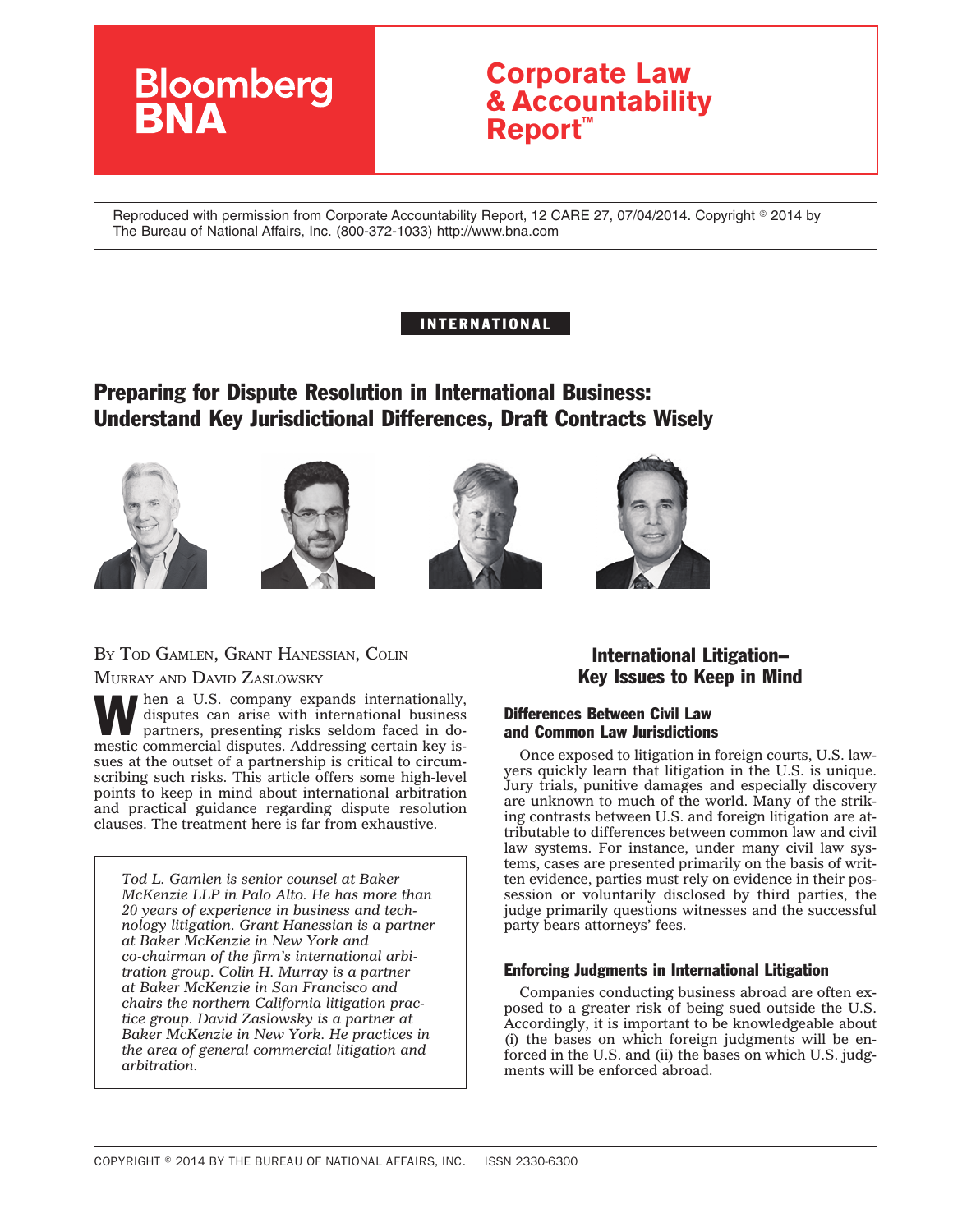#### Enforcement of Foreign Judgments in the U.S.

The U.S. is not a signatory to any treaty providing for the enforcement of judgments from other countries. Nevertheless, foreign-country judgments have long been recognized and enforced in the U.S. In the seminal U.S. Supreme Court case *Hilton v. Guyot*, <sup>1</sup> international comity provided the basis for enforcing foreigncountry judgments. Some courts still look to factors identified in *Hilton*—the opportunity for a full and fair trial abroad, trial conducted upon regular proceedings, and proceedings following due citation or voluntary appearance of adversary parties—for determining whether to enforce a foreign judgment.

An alternative to enforcing foreign judgments under the non-statutory comity standard is the Uniform Foreign Country Money Judgments Recognition Act (the "Act"), which has been adopted in 32 states, the District of Columbia and the U.S. Virgin Islands. Section 4 of the 2005 revision to the Act provides various circumstances in which a domestic court may not recognize a foreign-country money judgment: (i) in cases where the judgment was rendered under a system that does not provide impartial tribunals or procedures compatible with due process, or (ii) in cases where the foreign court did not have jurisdiction over the defendant or subject matter at hand.

Additionally, a U.S. court need not recognize a foreign-country judgment for various reasons, including: (i) if the defendant did not receive notice of the proceedings in sufficient time to enable him or her to defend, (ii) the judgment was obtained by fraud that deprived the losing party of an adequate opportunity to present its case, or (iii) the judgment is repugnant to the public policy of the particular state or of the U.S.

Still, these provisions demonstrate that a foreign judgment could be enforced even if the foreign country did not provide the same procedures (e.g., oral testimony, cross-examination of the other side) as found in the U.S. As the drafters of the Act explained, ''a mere difference in the procedural system is not sufficient basis for nonrecognition. A case of serious injustice must be involved.''2

#### Enforcement of U.S. Judgments Abroad

Because the U.S. is not a party to any treaties or conventions on the recognition of foreign judgments, U.S. judgments are not enforced abroad as easily as those of countries that are. Nevertheless, many countries will enforce a U.S. judgment if it meets the statutory requirements of the country where such recognition and enforcement are sought. Foreign courts look to several factors, including: (i) that the U.S. court which rendered the judgment had jurisdiction over the foreign defendant according to the standards of jurisdiction of the country where enforcement is sought; (ii) that the U.S. judgment is final and enforceable under the applicable U.S. federal or state law; and (iii) that enforcement of the judgment in the foreign country does not violate that country's public policy. Courts in many countries employ greater scrutiny if the U.S. judgment was obtained by the default of the foreign defendant and are unlikely to enforce punitive damages awards.

# Interested in This Topic?

For further analysis of international dispute resolution, the authors will present a Bloomberg BNA-sponsored webinar, *Litigation and Arbitration: Dispute Resolution Strategies in International Technology Business*, on July 16 from 1-2 p.m. For more information and to register, go to [http://www.bna.com/litigation-arbitration-dispute](http://www.bna.com/litigation-arbitration-dispute-w17179891701/)[w17179891701/.](http://www.bna.com/litigation-arbitration-dispute-w17179891701/)

#### Attorney Client Privilege in the International Context

As companies grow their foreign business, in-house lawyers are often hired outside the U.S. It is imperative that the company not assume those foreign lawyers will be cloaked with the same attorney-client privilege that applies in the U.S.

Although common law countries, such as England, Canada and Australia, have privilege laws for in-house lawyers that closely resemble U.S. law, the law differs significantly in many other countries. In France (and many other civil law countries), for example, outside lawyers enjoy the privilege, but not in-house lawyers. In others, such as Mexico, there is no privilege per se; nevertheless, the same result can be achieved through confidentiality obligations. There are also a host of countries (e.g., China, Switzerland, Argentina and Japan) in which the law is either in flux or has never been certain enough for in-house lawyers to know with confidence whether they are protected by the privilege.

Also significant in this regard is European Union law because it will apply to E.U. investigations, regardless of the law of the E.U. country in which the investigation is taking place. In September 2010, the highest court of the European Union, the European Court of Justice, ruled that under E.U. competition law, the privilege does not extend to communications with in-house lawyers.

#### International Arbitration

Understandably, parties often prefer to arbitrate than subject themselves to the risks and uncertainties of litigation in local courts outside the U.S. In addition to a neutral tribunal and forum, arbitration offers the advantage of a reliable and uniform system of enforcing awards in national courts under the Convention on the Recognition and Enforcement of Foreign Arbitral Awards (''New York Convention''), a treaty ratified by almost all major trading nations.

#### Arbitration or Litigation?

The answers turns on several factors, such as: (i) the place of enforcement of any judgment or award, (ii) the quality" and neutrality of the tribunal, (iii) the cost and speed of the process, (iv) the general convenience and (v) the presence of discovery procedures. The impact of any of these factors will naturally vary among jurisdictions, transactions and the nature of the dispute.

#### Place of Arbitration

The most important decision parties can make in drafting an arbitration clause is the choice of its ''legal seat,'' which determines the procedural laws governing

 $1$  159 U.S. 113 (1895).

<sup>2</sup> Foreign Country Act, 13 ULA 268, § 4 cmt.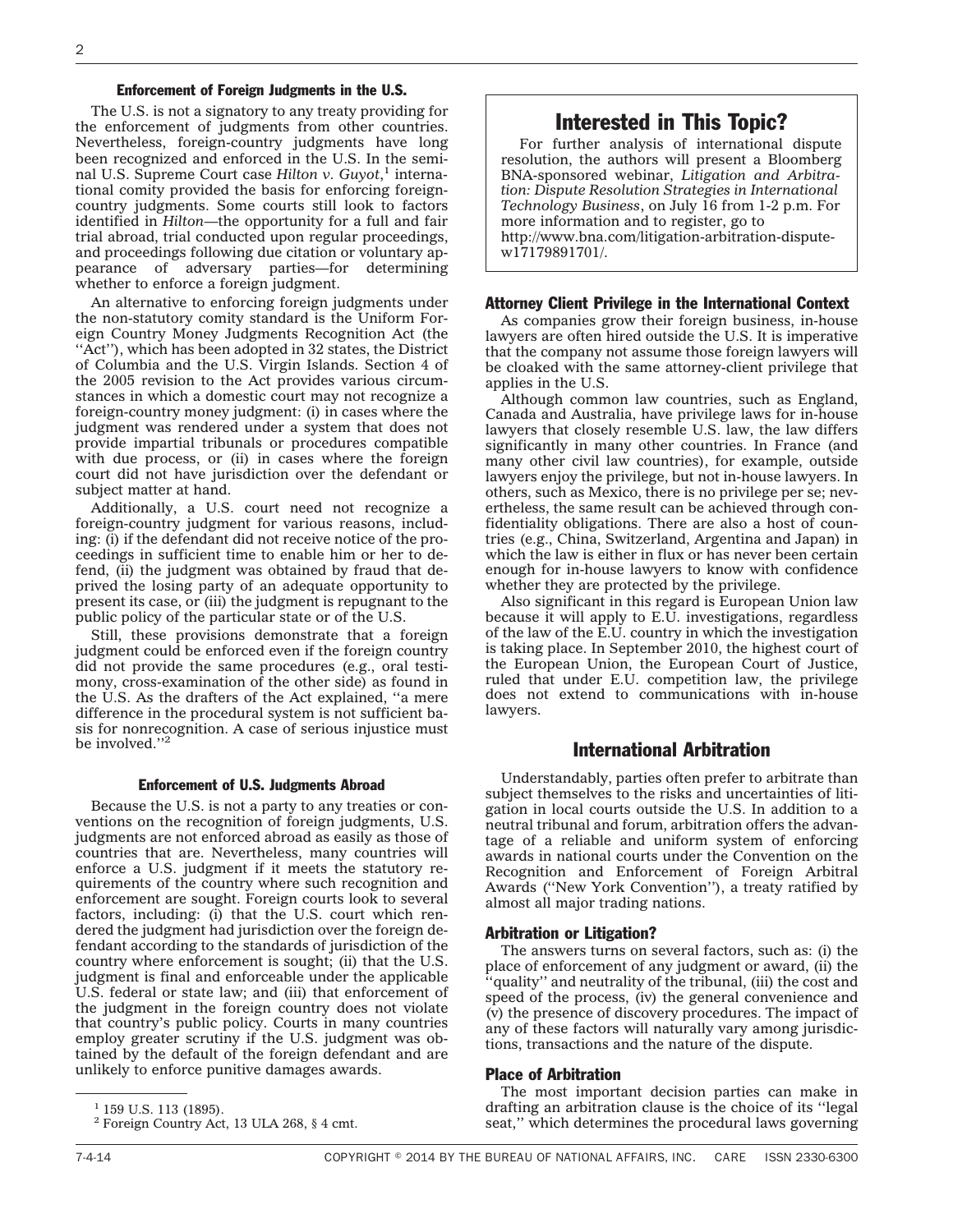that will apply such law.

the arbitration, as well, of course, as the national courts

Importantly, the national law of some states prohibits the arbitration of certain kinds of disputes (e.g., patents, antitrust and insolvency). More fundamentally, under the New York Convention, the recognition and enforcement of an award may be refused by the courts of other countries if a court in the award-rendering country finds that the arbitration agreement was ''not valid under [its] law'' or the award has been set aside by a court in which the award was made. For these reasons, the choice of arbitration seat is often more important than the choice of the substantive law governing the contract.

#### Interim and ''Emergency'' Relief

Generally speaking, interim and provisional remedies are available in international arbitration so long as they are permitted under the law of the seat of the arbitration (as is the case in all major arbitration venues).

Interim and provisional relief traditionally has been granted in international arbitration by the arbitral tribunal that is constituted after the arbitration commences. Until recently, that meant that relief needed before such constitution could not be granted quickly enough and parties therefore resorted to the courts. In recent years, a number of institutional arbitrations, including the International Centre for Dispute Resolution (ICDR), the International Chamber of Commerce (ICC) and the Singapore International Arbitration Centre (SIAC), have established rules for ''emergency arbitrators,'' which provide for the immediate (often within a day or two) appointment of an ''emergency'' arbitrator with authority to grant ''emergency relief,'' pending appointment of the arbitral tribunal in accordance with the parties' agreement.

#### Discovery in International Arbitration

There are few provisions in international arbitration rules concerning discovery. However, when significant sums are in dispute, some exchange of documents usually occurs. The International Bar Association has adopted Rules on the Taking of Evidence in International Commercial Arbitration (''IBA Rules''), which are used with increasing frequency in international cases, often by party agreement prior to or at the time of the preliminary hearing. The IBA Rules permit parties to request ''a narrow and specific requested category of documents that are reasonably believed to exist.'' The IBA Rules also establish a method for resolving disputes about document production.

The ICDR's Guidelines for Arbitrators Concerning Exchanges of Information, which have a similar effect, apply in ICDR cases absent the parties' agreement in writing to the contrary. The major institutions also have recently adopted guidelines or protocols to encourage arbitrators and parties to deal with electronic evidence in the most efficient and cost-effective manner possible.

The nationality of the arbitrators can make an important difference in these matters. Arbitrators from civil law jurisdictions typically decline to enforce requests for broad categories of documents or prehearing witness depositions. If, however, the arbitrators or one or both of the law firms involved are accustomed to U.S. or U.K. court litigation, there will be an expectation that no evidentiary hearing should be held without some document discovery.

When lawyers of this same disposition represent both parties, or serve on the arbitral tribunal, an international arbitration can come to resemble litigation in the U.S., with detailed document requests, depositions and corresponding objections. Depositions under oath remain relatively rare in international arbitration, although informal pre-hearing ''information sessions'' or interviews with opposing witnesses and counsel may be conducted to facilitate the parties' understanding of complex information, particularly concerning technical matters or damages.

## Managing International Disputes With Dispute Resolution Clauses

When a party uses properly tailored dispute resolution clauses in its underlying international agreements, several of the risks relating to use of foreign courts and foreign law can be reduced. There are four types of dispute resolution clauses that should be considered for inclusion in any international contract: (i) governing law (or choice of law), (ii) forum selection, (iii) arbitration and (iv) attorneys' fees clauses.

#### Governing Law Clause

Corporate counsel often revert to using the law of their company's home jurisdiction or other laws without critically examining such laws in relation to foreseeable litigation that may arise. Although such laws may be good choices, they may not be the best choice. For example, U.S. state laws often allow much broader discovery and remedies (e.g., punitive damages) than foreign countries, which may increase the company's liability as a potential future defendant.

Importantly, limitations on liability, which are widely enforced across the U.S. (assuming they are not unconscionable), often violate the public policy and/or law of foreign countries and must be considered when drafting the clause. Additionally, if the agreement involves important intellectual property rights, counsel should analyze whether the foreign jurisdiction where the company will be doing business provides the same level of protection as in the U.S.

#### Forum Selection Clause

As with governing law clauses, corporate counsel often select as the arbitration or litigation forum the jurisdiction where the company is headquartered. This is not ideal in every situation. For example, if a future dispute is likely to occur between a party's foreign subsidiary and a foreign business in a foreign country, then the parent company's ''home'' jurisdiction probably has very little, if any, interest in the outcome of the dispute and is not likely convenient to any of the relevant witnesses. Such cases open themselves to possible motions to dismiss based upon the inconvenience of the forum selected, as well as the availability of an alternative, convenient forum abroad. And, if a court judgment is rendered in a forum in which the defendant or respondent has no assets, there may be additional issues raised as to enforcement of the judgment.

Additionally, a forum selection clause should use unequivocal language that the parties are consenting to the ''exclusive'' jurisdiction of the preferred state. Oth-